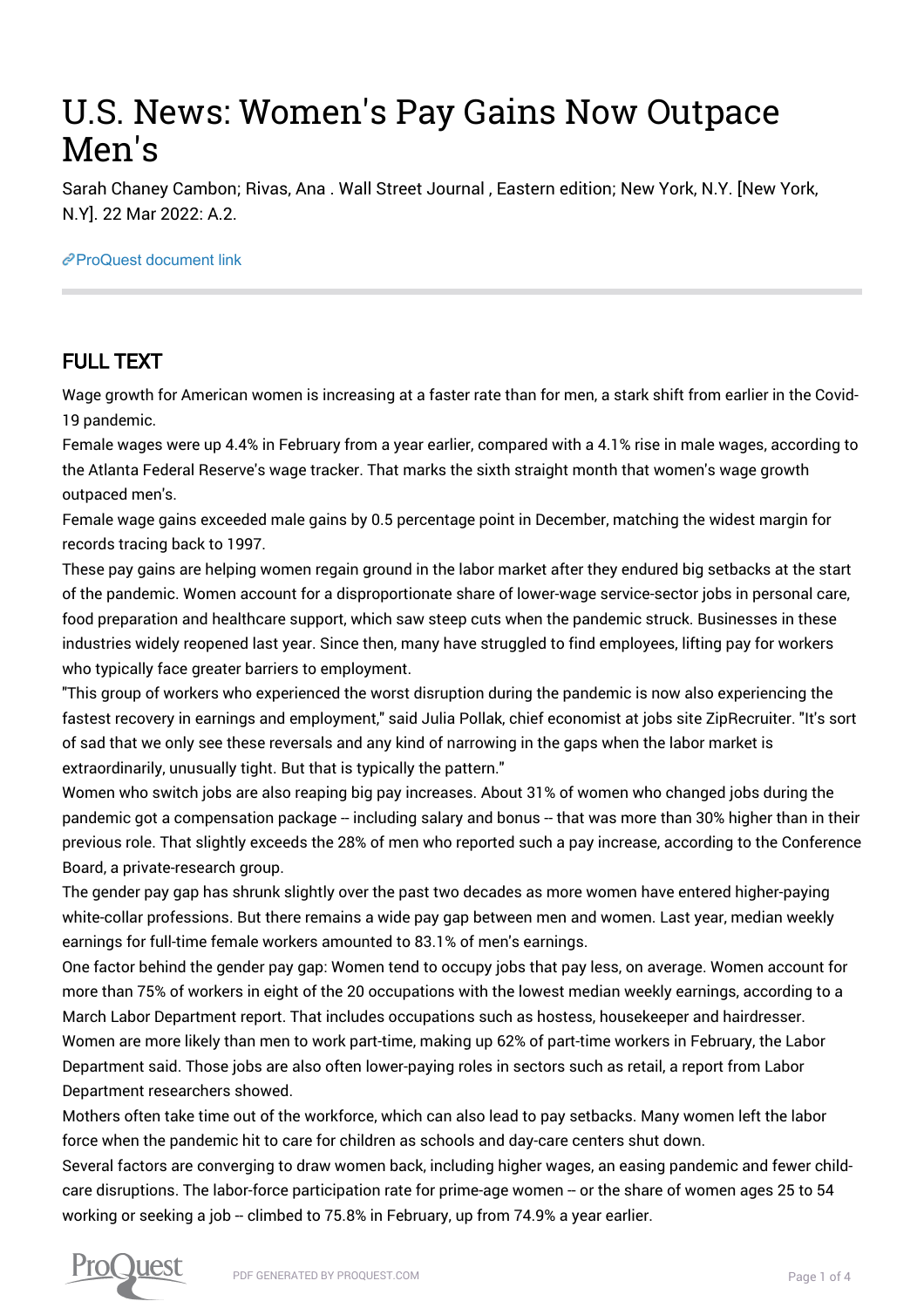Despite steady gains in female workforce participation, there are still fewer women ages 16 and up in the labor force than before the pandemic. Meanwhile, male labor-force participation levels have fully recovered. The majority of women who are considering a return to the workforce say they strongly desire good pay, health insurance and job security, according to a survey from the Institute for Women's Policy Research. However, many female employees say they lack these types of benefits. In other words, there is a big gap between what women say they need and what employers provide, said Nicole Mason, president of IWPR.

"Being able to close that gap, I think, is going to be critical in terms of women's labor-force participation," she said.

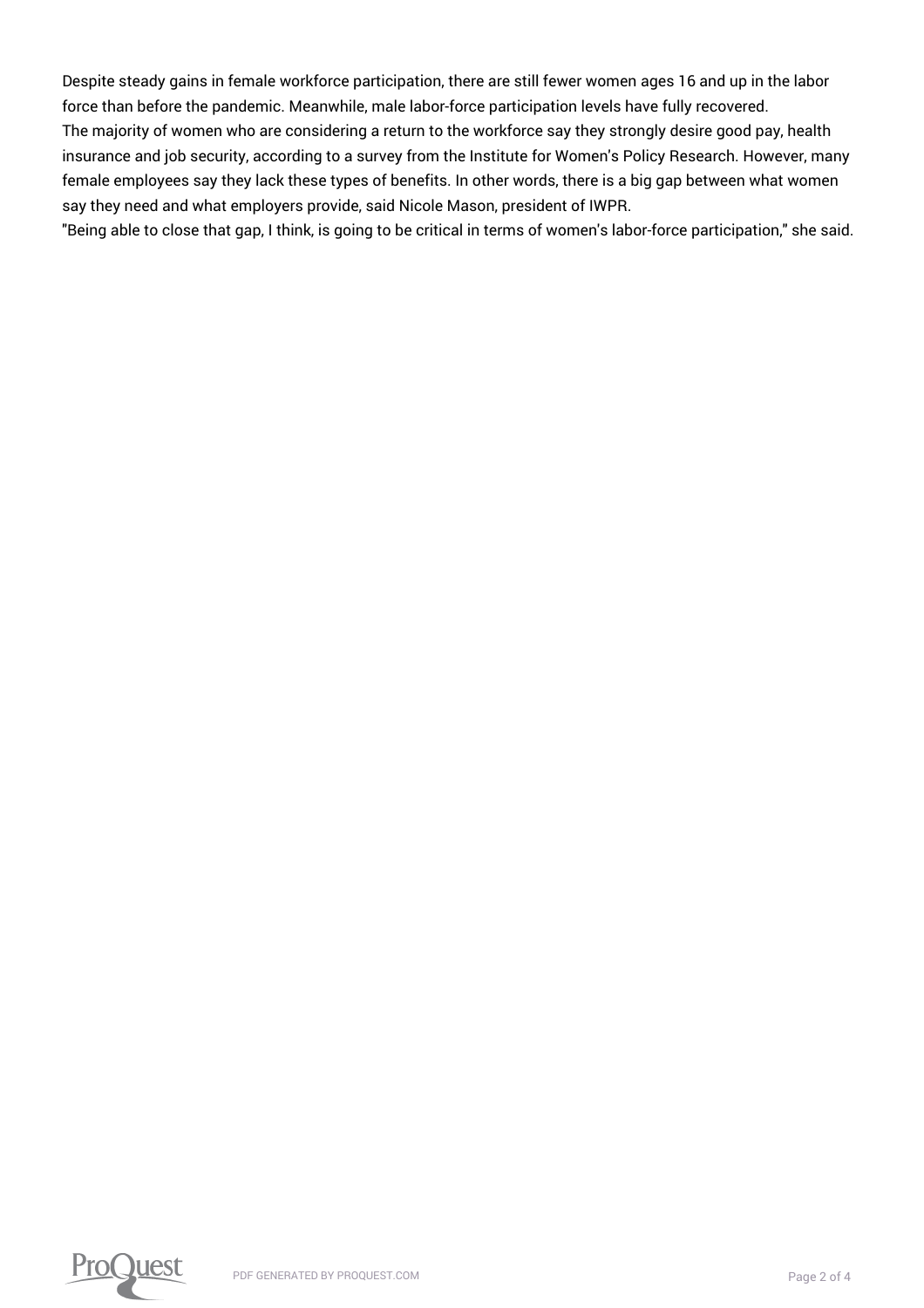

Bureau of Labor Statistics. Current Population Survey (demographics); Atlanta Fed's Wage Crowth Tracker (12-month moving average change in wages); Current Employment Statistics (payrol), seasonally adjusted); Bureau of Labor Statistics data via Federal Reserve Bank of St. Louis (civilian labor)

#### [Enlarge this image.](https://www.proquest.comhttps://www.proquest.com/textgraphic/2641311910/fulltextwithgraphics/56FDF05C61504192PQ/1/1?accountid=44910)

Credit: By Sarah Chaney Cambon and Ana Rivas

## DETAILS